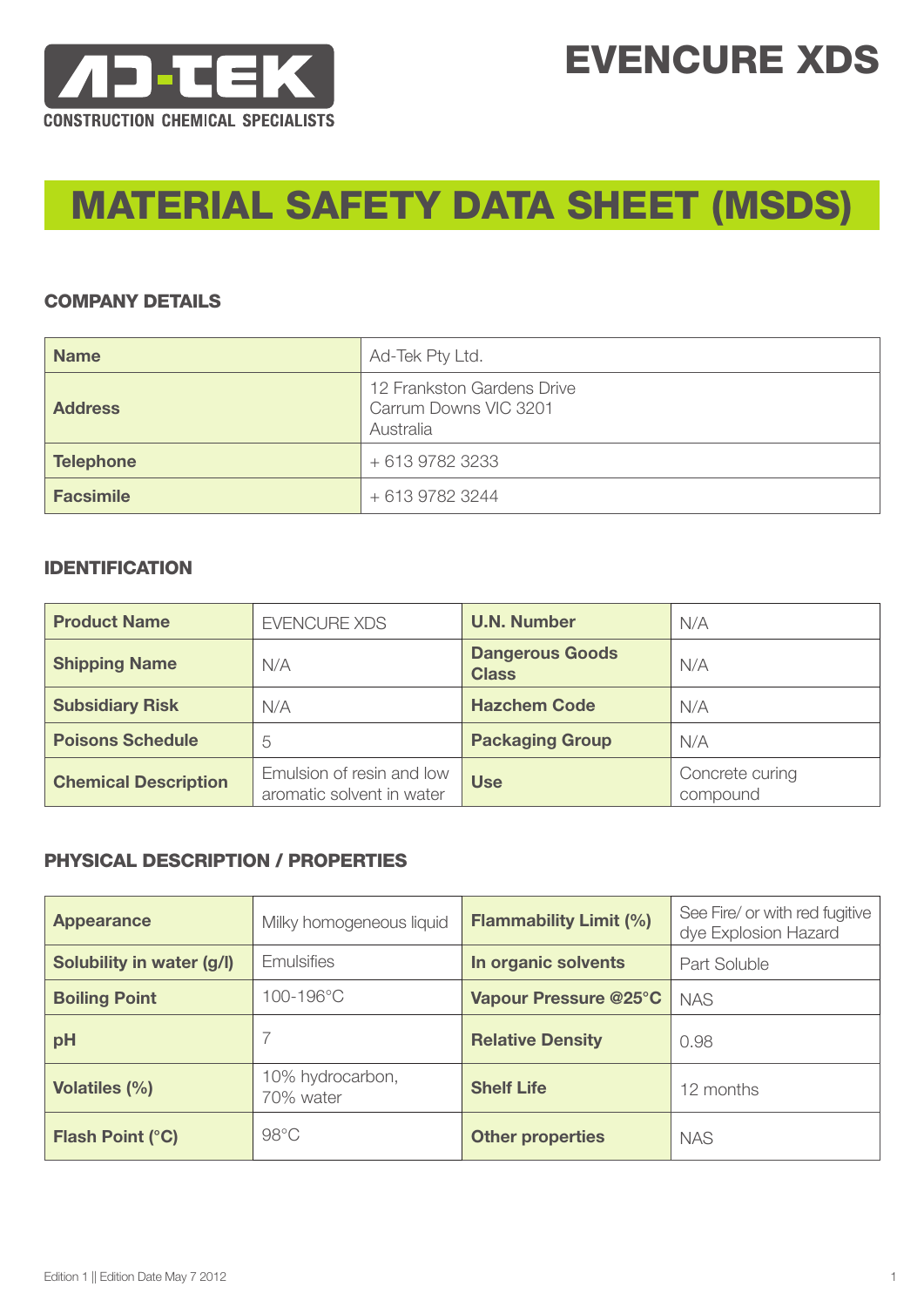#### INGREDIENTS

| <b>CHEMICAL ENTITY</b>                         | <b>CAS NO.</b> | <b>PROPORTION %</b>         |
|------------------------------------------------|----------------|-----------------------------|
| Hydrocarbon liquid (Low Aromatic White Spirit) | 64742-82-1     | Low approximately<br>10% WW |
| Hydrocarbon resin                              | 68131-77-1     | 20-40%                      |

Due to composition or concentration, all other ingredients exempted from HN and MRC Standard for Uniform Scheduling of Drugs and Poisons and TLV-Worksafe Australia.

#### HEALTH HAZARD INFORMATION

| <b>HEALTH EFFECTS: Acute</b> |                                                   |
|------------------------------|---------------------------------------------------|
| <b>Swallowed</b>             | Slight irritant                                   |
| <b>Eye</b>                   | Moderate irritant                                 |
| <b>Skin</b>                  | Slight skin irritant                              |
| <b>Inhaled</b>               | Irritant, causes dizziness, loss of consciousness |

# FIRST AID

| <b>Swallowed</b>          | Do not induce vomiting. Give glass of water.<br>Contact a doctor or Poisons Information Centre                         |  |
|---------------------------|------------------------------------------------------------------------------------------------------------------------|--|
| <b>Eye</b>                | Remove contact lenses. While holding eyes open gently flush with<br>water for 15 minutes. Promptly obtain medical aid  |  |
| <b>Skin</b>               | Remove contaminated clothes. Wash before re-use. Wash<br>contaminated skin well with soap and water                    |  |
| <b>Inhaled</b>            | Remove to fresh air. Avoid becoming a casualty.<br>Apply artificial respiration if breathing stopped. Seek medical aid |  |
| <b>First Aid Facility</b> | Ensure availability of clean water for eye/skin wash                                                                   |  |
| <b>Advice to Doctor</b>   | Treat symptomatically                                                                                                  |  |